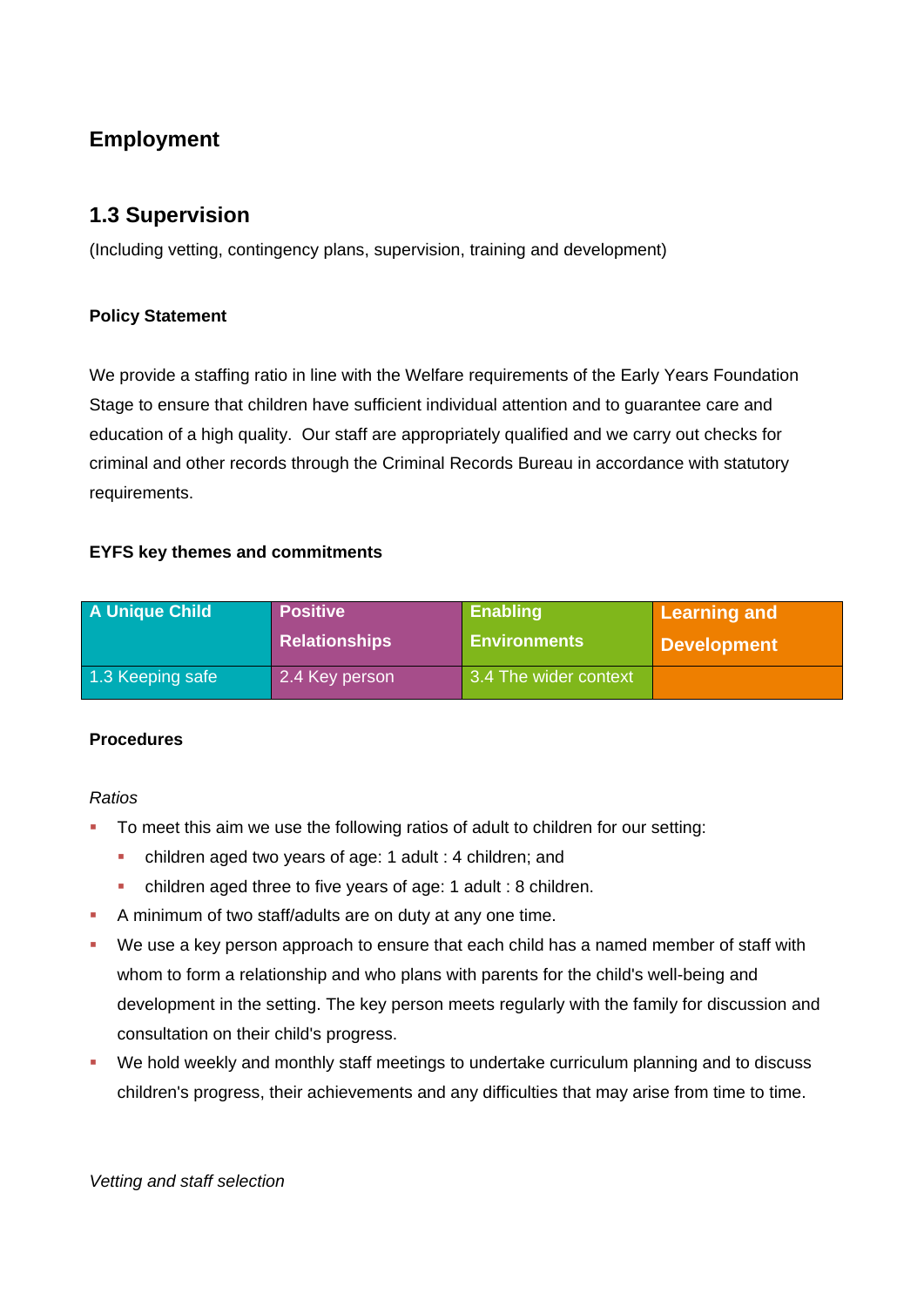- We work towards offering equality of opportunity by using non-discriminatory procedures for staff recruitment and selection.
- All staff have job descriptions which set out their staff roles and responsibilities.
- We welcome applications from all sections of the community. Applicants will be considered on the basis of their suitability for the post, regardless of marital status, age, gender, culture, religious belief, ethnic origin or sexual orientation. Applicants will not be placed at a disadvantage by our imposing conditions or requirements that are not justifiable.
- We use Ofsted guidance on obtaining references and enhanced criminal record checks through the Criminal Records Bureau for staff and volunteers who will have unsupervised access to children. This is in accordance with requirements under the Safeguarding Vulnerable Groups Act 2006 for the vetting and barring scheme.
- We keep all records relating to employment of staff and volunteers, in particular those demonstrating that checks have been done, including the date and number of the enhanced CRB check.

# *Changes to staff*

We inform Ofsted of any changes in the person responsible for our setting.

# *Training and staff development*

- Our setting managers all hold Montessori teaching diploma and all other staff have experience working with children 2 years to 5 years old.
- **Our setting budget allocates resources to training.**
- We provide staff induction training before employment or on there first day. This induction includes our Health and Safety Policy and Safeguarding Children and Child Protection Policy. Other policies and procedures will be introduced within an induction plan.
- We support the work of our staff by holding regular supervision meetings and appraisals.
- Every staff member has a development plan which is regularly reviewed by the management, staff members are consulted on any additional courses or training they would like to have access to.
- We hold Montessori training/refresher time at 9.00-9.15am three times a week to go through materials and talk through the presentations and children that may be enjoying the material at that time.
- Keyworkers have time each week within there working day to update their children's learning journals, and any planning for their children.
- Weekly staff meetings happen on a Wednesday morning, to discuss any issues that have arisen, to do with behaviour strategies, activities ideas, sharing of any updates about particular children's needs that the parents have informed us about or child development. As well as any concerns a staff member may have.